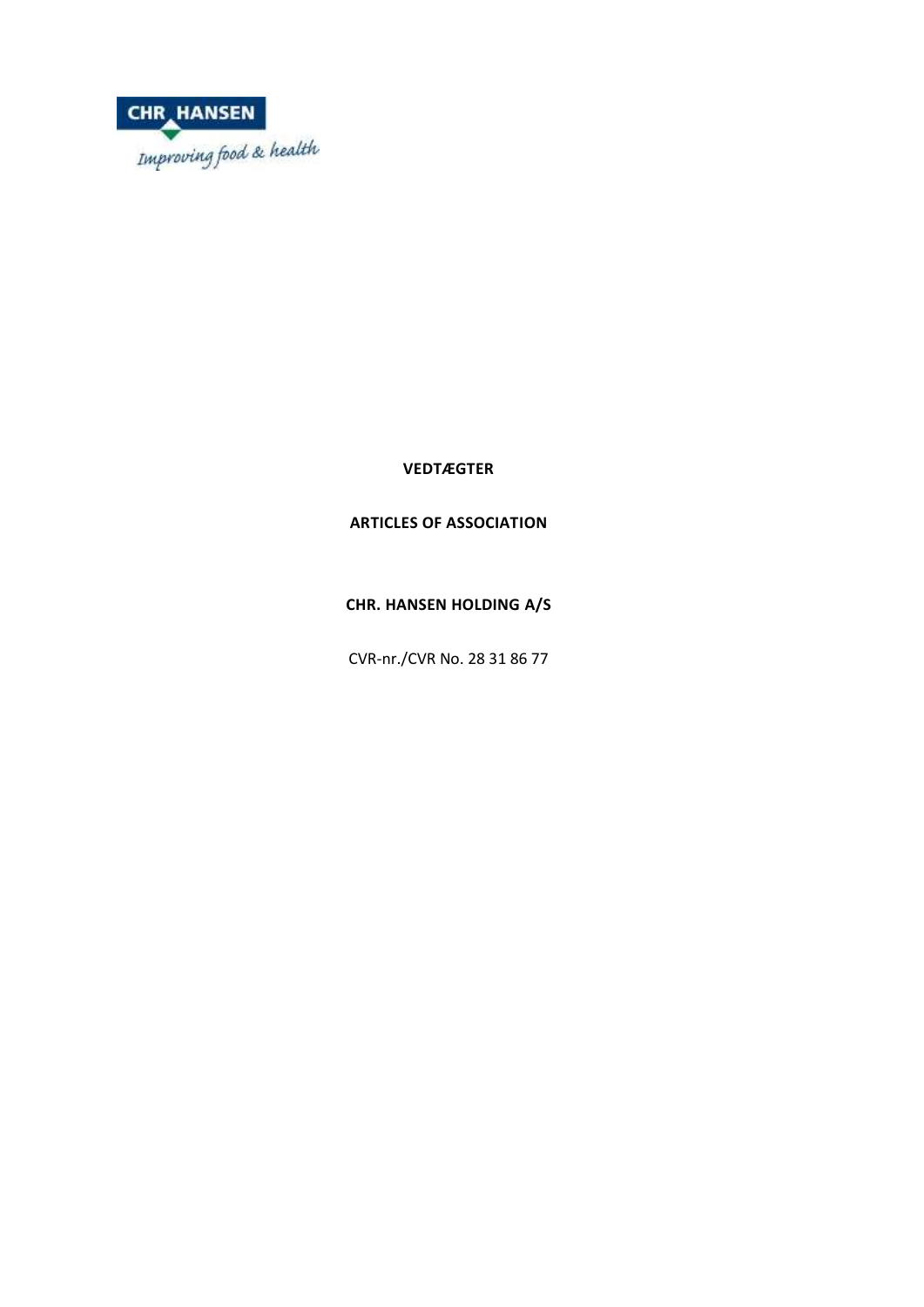### **1. Navn**

1.1 Selskabets navn er Chr. Hansen Holding A/S.

## **2. Formål**

2.1 Selskabets formål er at drive investeringsvirksomhed samt direkte eller indirekte at drive fabrikation af og handel med bioteknologiske og kemiske produkter, processer og anlæg samt at drive forsknings- og rådgivningsvirksomhed og anden virksomhed, der efter bestyrelsens skøn er forbundet dermed. Selskabet søger i enhver henseende at drive sin virksomhed på social, miljømæssig og økonomisk ansvarlig vis.

## **3. Aktiekapital**

- 3.1 Selskabets aktiekapital udgør nominelt kr. 1.318.524.960.
- 3.2 Aktiekapitalen er fordelt i aktier à kr. 10 eller multipla heraf.
- 

## **4. Aktier**

- 4.1 Aktierne skal noteres på navn i Selskabets ejerbog.
- 4.2 Ejerbogen føres af Computershare A/S, CVR-nr. 27088899, der af Selskabet er udpeget som ejerbogsfører på Selskabets vegne.

## **1. Name**

1.1 The Company's name is Chr. Hansen Holding A/S.

## **2. Objects**

2.1 The Company's objects are to carry on investment activities and to carry on, directly or indirectly, manufacture of and trade in biotechnological and chemical products, processes and facilities and to carry on research and consulting activities as well as any other activities which, in the opinion of the Board of Directors, are related thereto. In every respect, the Company will seek to carry on its activities in a socially, environmentally and financially responsible manner.

## **3. Share capital**

- 3.1 The Company's nominal share capital is DKK 1,318,524,960.
- 3.2 The share capital is divided into shares of DKK 10 each or any multiples thereof.
- 3.3 Aktiekapitalen er fuldt indbetalt. 3.3 The share capital has been paid up in full.

## **4. Shares**

- 4.1 The shares must be registered in the holder's name in the Company's register of shareholders.
- 4.2 The register of shareholders will be kept by Computershare A/S, CVR No. 27088899, which has been elected company registrar on behalf of the Company.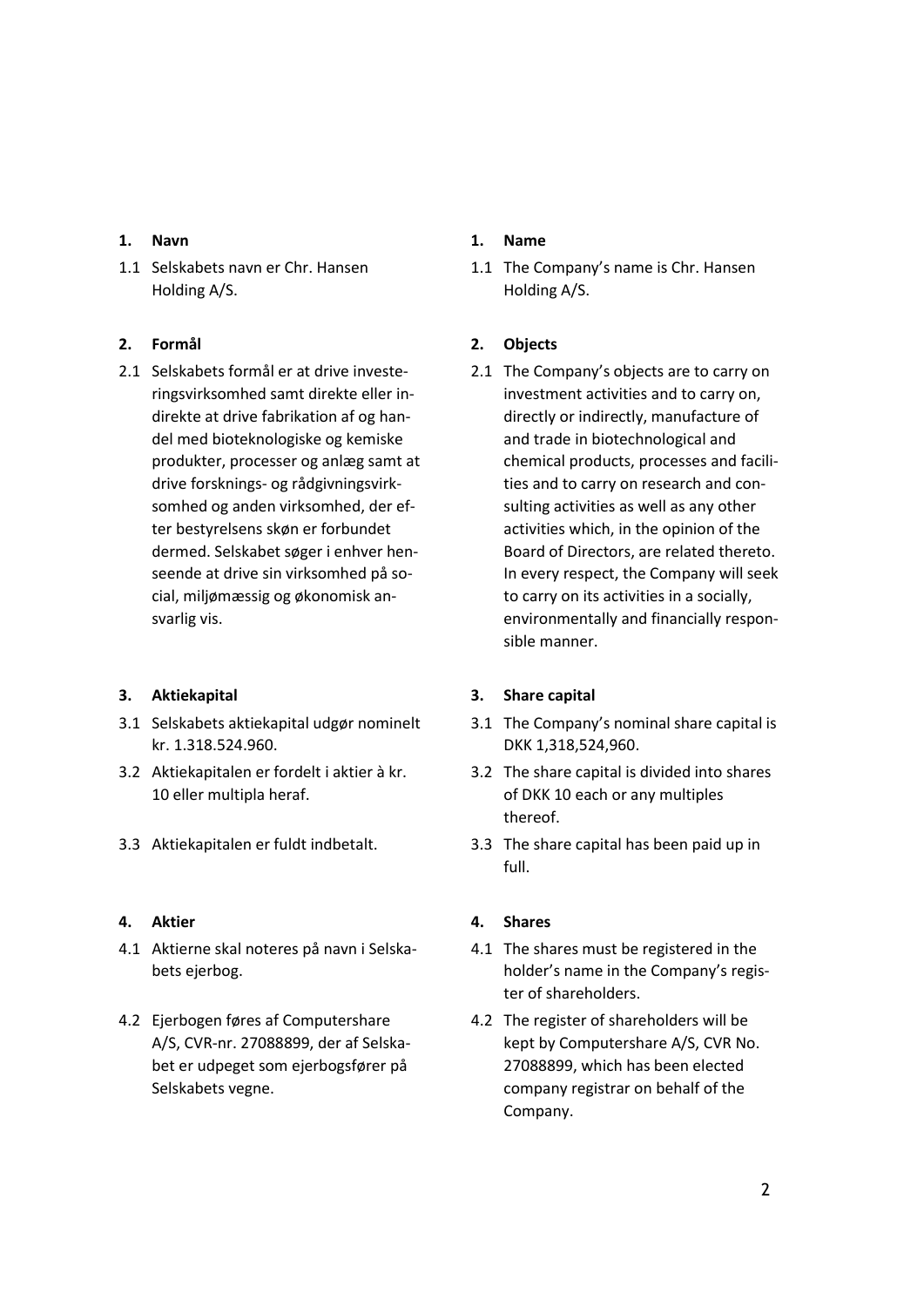- 4.3 Aktierne er omsætningspapirer og der gælder ingen indskrænkninger i aktiernes omsættelighed.
- 4.4 Ingen aktier skal have særlige rettigheder.
- 4.5 Ingen aktionær er forpligtet til at lade sine aktier indløse helt eller delvist af selskabet eller andre.
- 4.6 Eventuelt udbytte udbetales ved overførsel til de af aktionærerne anviste konti i overensstemmelse med de til enhver tid gældende regler for VP Securities A/S.

- 5.1 Bestyrelsen er frem til og med den 28. november 2022 bemyndiget til ad én eller flere gange at forhøje aktiekapitalen med fortegningsret for de eksisterende aktionærer med indtil i alt nominelt kr. 131.852.496. Kapitalforhøjelsen skal ske ved kontant indbetaling.
- 5.2 Bestyrelsen er frem til og med den 28. november 2022 bemyndiget til ad én eller flere gange at forhøje aktiekapitalen uden fortegningsret for de eksisterende aktionærer med indtil i alt nominelt kr. 131.852.496, forudsat forhøjelsen sker til markedskurs. Kapitalforhøjelsen kan ske ved kontant indbetaling eller ved indskud af andre værdier end kontanter.
- 4.3 The shares are negotiable instruments and the transferability of the shares is not subject to any restrictions.
- 4.4 No share confers any special rights or privileges on the holder.
- 4.5 No shareholder will be obliged to have his shares redeemed in whole or in part by the Company or any third party.
- 4.6 Dividends, if any, will be paid by transfer to the accounts designated by the shareholders in accordance with the rules applicable from time to time to VP Securities A/S.

### **5. Forhøjelse af aktiekapitalen 5. Increase of the share capital**

- 5.1 Until and including November 28, 2022, the Board of Directors shall be authorized to increase the share capital in one or more stages, with preemptive subscription rights for the existing shareholders, by up to a total nominal value of DKK 131,852,496. The capital increase shall be effected by payment in cash.
- 5.2 Until and including November 28, 2022, the Board of Directors shall be authorized to increase the share capital in one or more stages, without preemptive subscription rights for the existing shareholders, by up to a total nominal value of DKK 131,852,496, provided that the increase takes place at market price. The capital increase may be effected by payment in cash or by contribution of assets other than cash.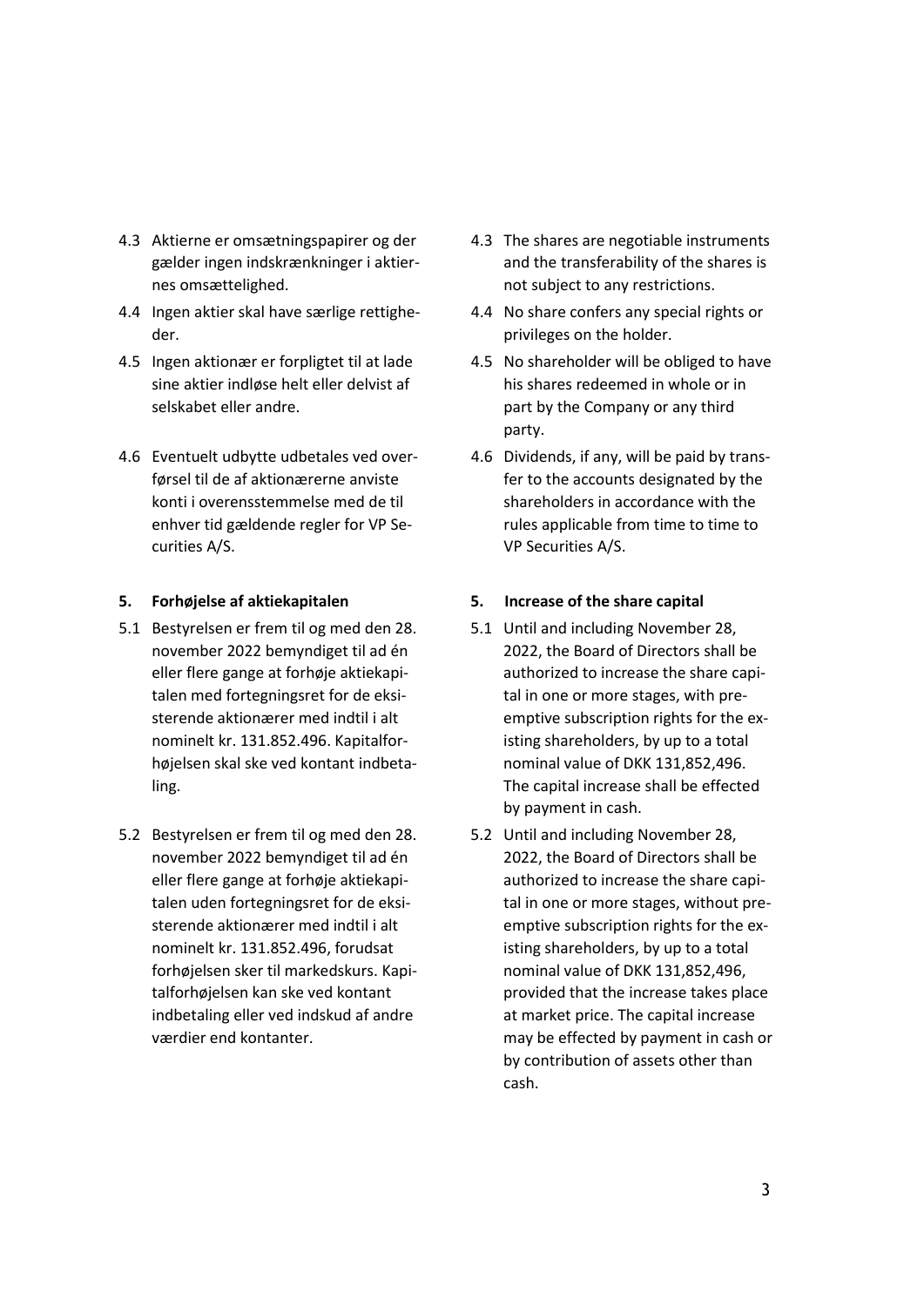- 5.3 For kapitaludvidelser i medfør af pkt. 5.1 - 5.2 gælder, at de nye aktier skal være omsætningspapirer og skal noteres på navn i Selskabets ejerbog. Der skal ikke gælde nogen indskrænkninger i aktiernes omsættelighed. Øvrige vilkår for kapitalforhøjelser, der gennemføres i henhold til bemyndigelsen i pkt. 5.1 – 5.2, fastsættes af bestyrelsen.
- 5.4 Bemyndigelserne i pkt. 5.1 og 5.2 kan tilsammen udnyttes til at forhøje aktiekapitalen med i alt maksimalt nominelt kr. 131.852.496.

#### **6. Generalforsamling**

- 6.1 Generalforsamling afholdes på Selskabets hjemsted eller et andet sted i Region Hovedstaden.
- 6.2 Generalforsamlinger kan afholdes på engelsk uden simultantolkning. Dokumenter udarbejdet i forbindelse med eller efter generalforsamlingen kan efter bestyrelsens beslutning udarbejdes på engelsk.
- 6.3 Ordinær generalforsamling skal afholdes hvert år inden udgangen af december.
- 6.4 Generalforsamling indkaldes af bestyrelsen med ikke mere end 5 ugers og ikke mindre end 3 ugers varsel på selskabets hjemmeside: www.chr-hansen.com, via Nasdaq Copenhagen A/S samt ved skriftlig meddelelse til enhver navnenoteret aktionær, der har fremsat begæring herom på den
- 5.3 For capital increases under articles 5.1 - 5.2, the new shares shall be negotiable instruments and shall be registered in the holder's name in the Company's register of shareholders. The transferability of the shares will not be subject to any restrictions. Other terms and conditions for capital increases implemented under the authorization in articles 5.1 – 5.2 will be determined by the Board of Directors.
- 5.4 The authorizations under articles 5.1 and 5.2 may only be exercised to increase the share capital with a total of nominally DKK 131,852,496.

#### **6. General Meetings**

- 6.1 General Meetings of the Company must be held at its registered office or at any other place within the Capital Region of Denmark.
- 6.2 General Meetings may be conducted in English without simultaneous interpretation. Any documents drafted in connection with or after the General Meeting may be drawn up in English subject to a resolution to that effect by the Board of Directors.
- 6.3 Annual General Meetings must be held each year before the end of December.
- 6.4 General Meetings must be convened by the Board of Directors by no more than five weeks' and no less than three weeks' notice by publication on the Company's website: www.chr-hansen.com, through Nasdaq Copenhagen A/S and by written notice to any regis-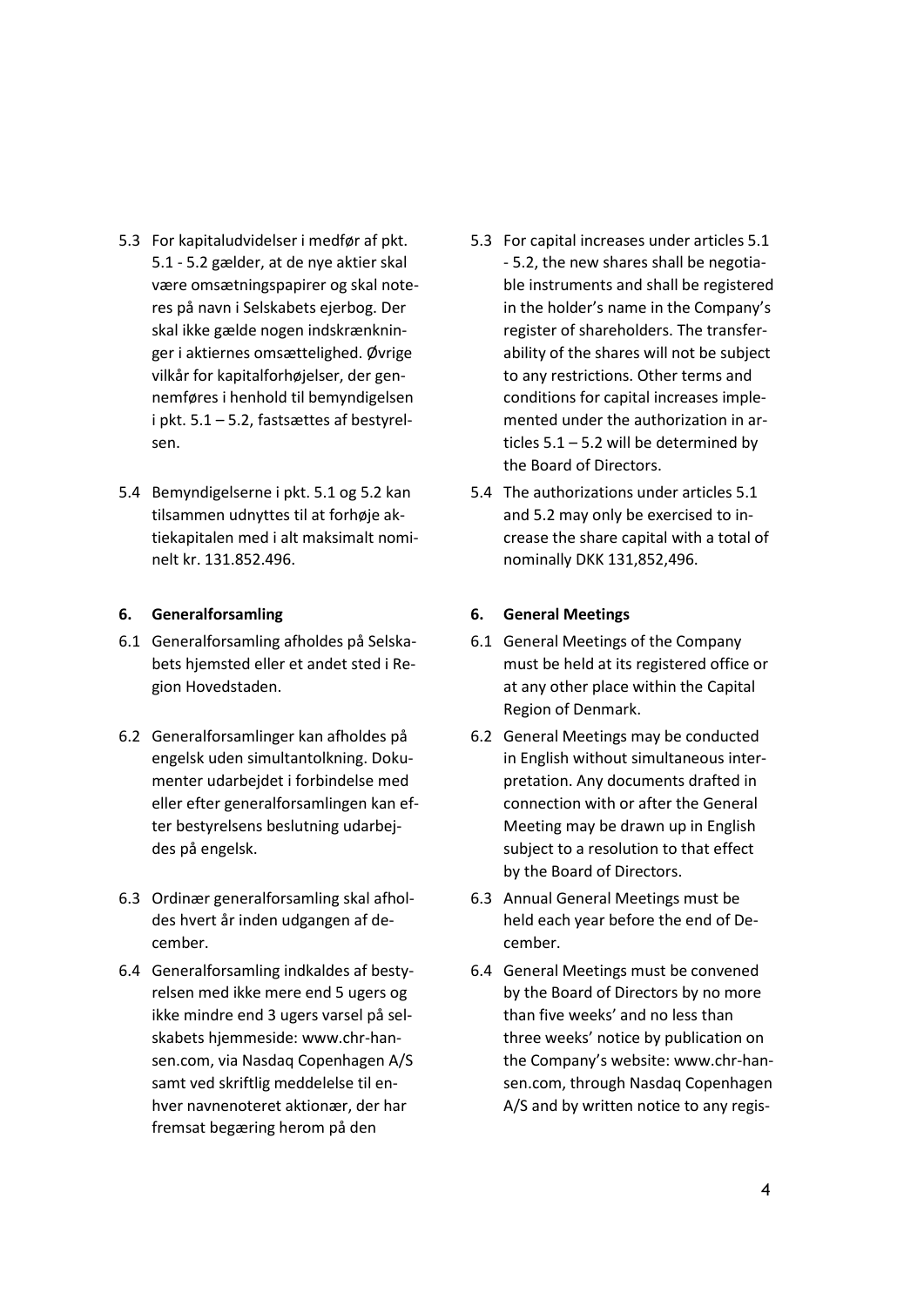adresse, som aktionæren har oplyst til Selskabet, jf. dog pkt. 8.

- 6.5 Ekstraordinær generalforsamling afholdes, når bestyrelsen beslutter det, eller når den generalforsamlingsvalgte revisor har forlangt det eller når aktionærer, der ejer 5 % af aktiekapitalen skriftligt har forlangt det. Indkaldelse til ekstraordinær generalforsamling skal ske senest to uger efter, at det er forlangt.
- 6.6 Indkaldelsen skal angive tid og sted for generalforsamlingen samt dagsorden, hvoraf fremgår, hvilke emner der skal behandles på generalforsamlingen. Hvis der på generalforsamlingen skal behandles forslag til vedtægtsændringer, skal forslagets væsentligste indhold angives.
- 6.7 Senest 3 uger før enhver generalforsamling inklusive dagen for generalforsamlingens afholdelse skal følgende oplysninger gøres tilgængelige for aktionærerne på selskabets hjemmeside: www.chr-hansen.com:
	-
	- Det samlede antal aktier og stemmerettigheder på datoen for indkaldelsen
	- De dokumenter der skal fremlægges på generalforsamlingen, herunder for den ordi-

tered shareholder who has so requested to the address recorded in the Company's register of shareholders, but see article 8.

- 6.5 Extraordinary General Meetings must be held when decided by the Board of Directors or upon request by the auditor appointed by the General Meeting, or upon the written request of shareholders holding 5% of the share capital. Extraordinary General Meetings must be convened no later than two weeks from receipt of a request to that effect.
- 6.6 The notice convening the General Meeting must specify the date, time and place of the General Meeting as well as the agenda of all business to be transacted. If the General Meeting is to consider a proposal to amend the Articles of Association, the notice must specify the essence of the proposal.
- 6.7 No later than three weeks prior to a General Meeting, including the day before the General Meeting, the following information must be made available to the shareholders on the Company's website: www.chr-hansen.com:
- Indkaldelsen **•** The notice convening the meeting
	- The total number of shares and voting rights as at the date of the notice convening the meeting
	- The documents to be presented at the General Meeting, including, with respect to the Annual General Meeting, the latest audited Annual Report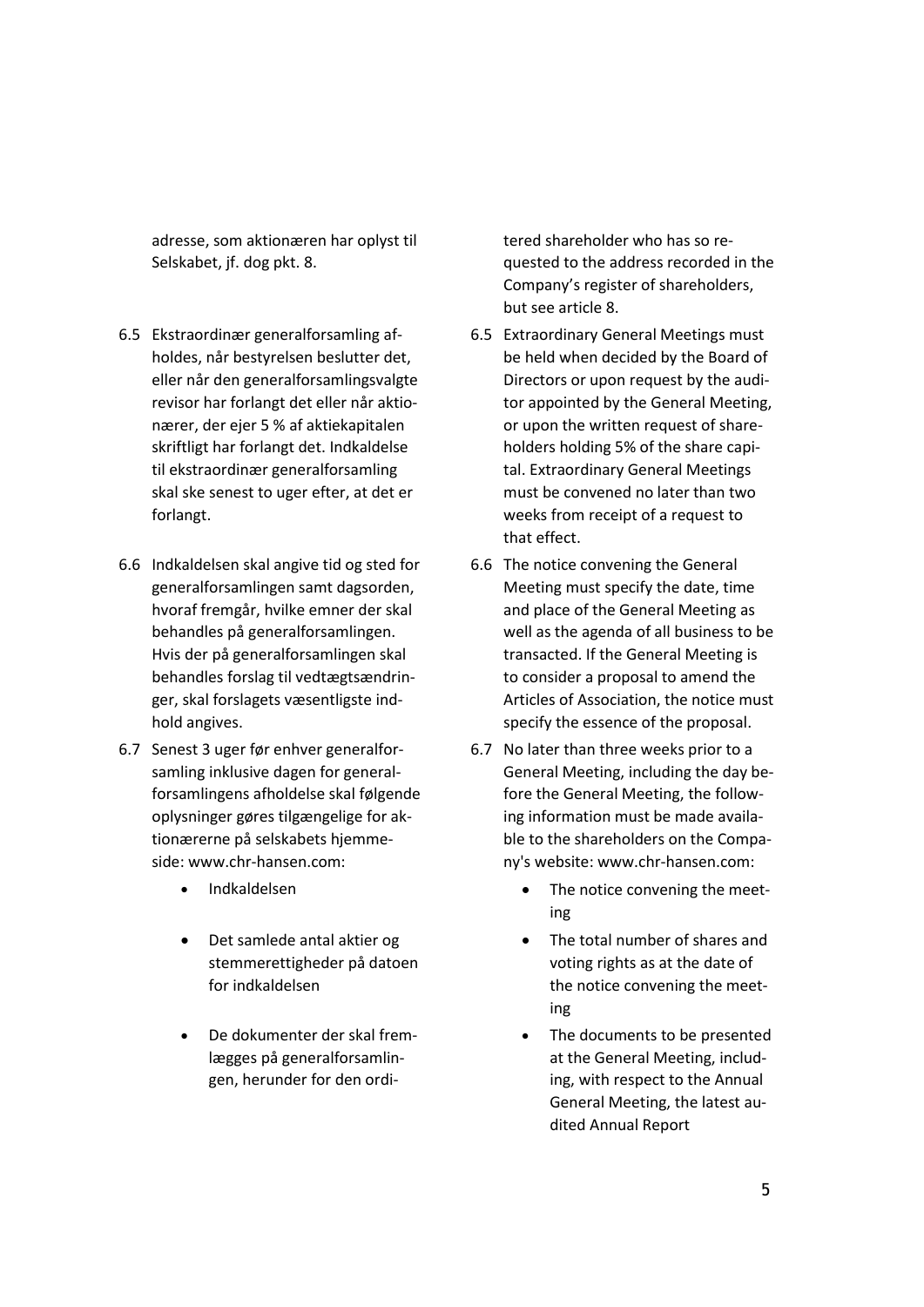nære generalforsamlings vedkommende den seneste reviderede årsrapport

- Dagsordenen og de fuldstændige forslag
- Formularer, der anvendes ved stemmeafgivelse ved fuldmagt og ved stemmeafgivelse pr. brev. Gøres disse ikke tilgængelige på internettet, oplyser selskabet på hjemmesiden, hvordan formularerne kan rekvireres i papirform, og sender formularerne til enhver aktionær, der ønsker det.
- 6.8 En aktionær har ret til at få et bestemt emne behandlet på generalforsamlingen, hvis aktionæren skriftligt fremsætter krav herom over for bestyrelsen senest seks uger inden den ordinære generalforsamlings afholdelse.
- 6.9 Dagsordenen for den ordinære generalforsamling skal omfatte følgende:
	- 1. Beretning om selskabets virksomhed
	- 2. Godkendelse af årsrapporten 2. Adoption of the Annual
	- 3. Beslutning om resultatdisponering
	- 4. Fastsættelse af honorar for bestyrelsen
	- 5. Valg af formand for bestyrelsen
	- 6. Valg af øvrige bestyrelsesmedlemmer
	-
- The agenda and the complete wording of the proposals
- The forms to be used in connection with proxy voting and postal ballots. If such forms are not made available on the Internet, the Company will inform how such forms may be obtained in paper form and subsequently send the forms to any shareholder so requesting.
- 6.8 Any shareholder is entitled to have particular business transacted at the General Meeting, provided that the shareholder submits a written request to that effect to the Board of Directors no later than six weeks before the Annual General Meeting.
- 6.9 The agenda for the Annual General Meeting must include:
	- 1. Report on the Company's activities
	- Report
	- 3. Resolution on appropriation of profit or covering of loss
	- 4. Resolution on fee to the members of the Board of Directors
	- 5. Election of the Chair of the Board of Directors
	- 6. Election of other members to the Board of Directors
- 7. Valg af revisor **7.** Appointment of auditor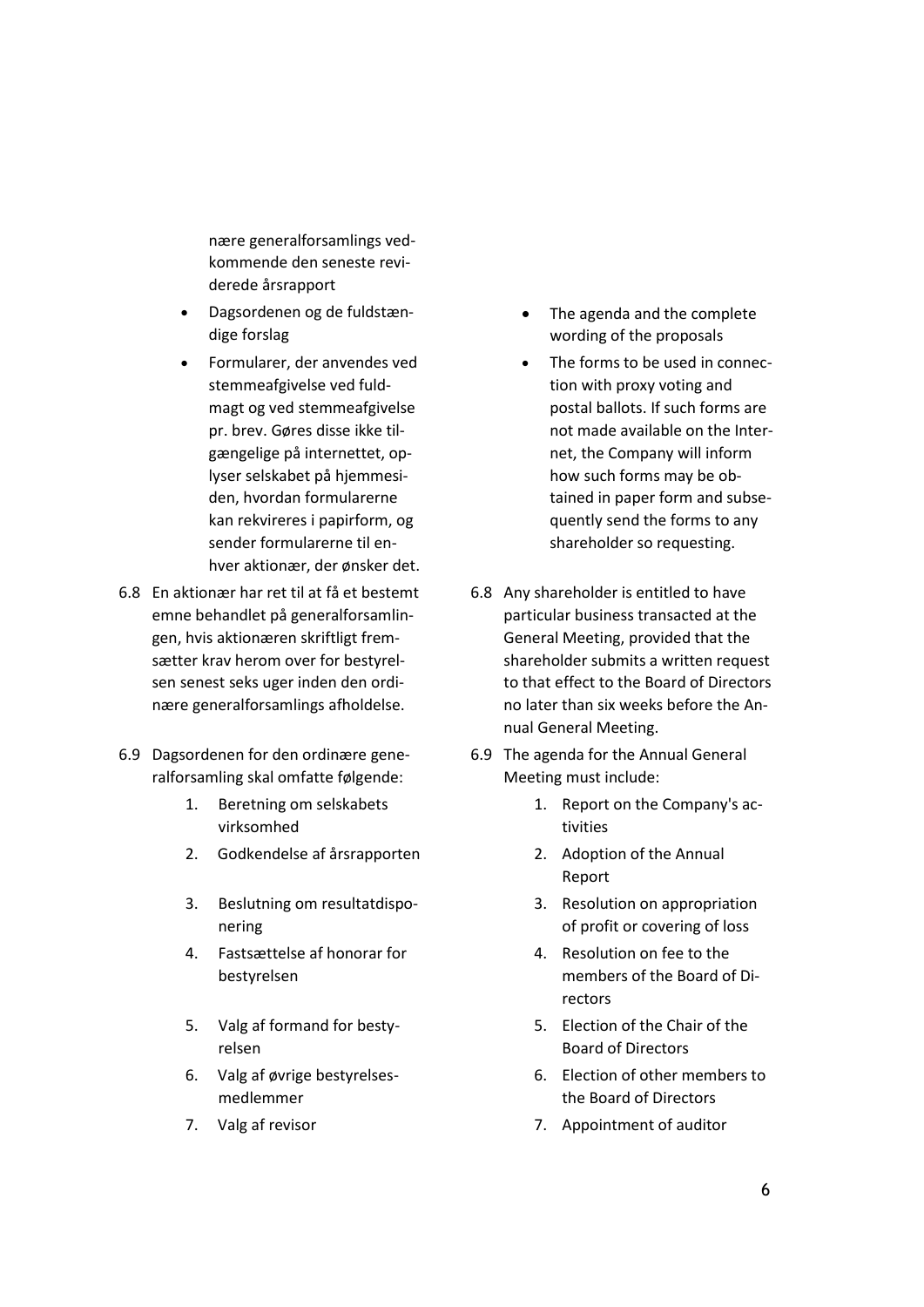- 6.10 Aktionærerne kan forud for generalforsamlingen skriftligt stille spørgsmål til dagsordenen eller til dokumenter mv. til brug for generalforsamlingen. Sådanne spørgsmål skal være selskabet i hænde en uge før generalforsamlingens afholdelse.
- 6.11 Forhandlingerne på generalforsamlingen ledes af en dirigent, der udpeges af bestyrelsen. Dirigenten påser, at generalforsamlingen afholdes på en forsvarlig og hensigtsmæssig måde.
- 6.12 Et referat af generalforsamlingen indføres i selskabets forhandlingsprotokol. Referatet skal underskrives af dirigenten. Senest to uger efter generalforsamlingens afholdelse gøres protokollen eller en bekræftet udskrift af denne tilgængelig for aktionærerne på selskabets hjemmeside: www.chr-hansen.com.

#### **7. Stemme- og repræsentationsret**

- 7.1 På generalforsamlingen giver hver aktie på 10 kr. én stemme.
- 7.2 En aktionær kan på generalforsamlinger kun deltage i og udøve stemmeret for de aktier, som aktionæren på registreringsdatoen, som ligger en uge før generalforsamlingens afholdelse, enten er blevet noteret for i ejerbogen, eller for hvilke aktionæren på dette tidspunkt har anmeldt og dokumenteret sin erhvervelse til selskabet.
- 6.10 Prior to the General Meeting, the shareholders are entitled to ask questions in writing regarding the agenda or documents, etc. to be used at the General Meeting. Such questions must be received by the Company one week prior to the General Meeting.
- 6.11 The Board of Directors must appoint a Chair of the meeting to preside over the proceedings at the General Meeting and to ensure that the General Meeting is held in a proper an appropriate manner.
- 6.12 Minutes of the proceedings at General Meetings must be entered into the Company's minute book to be signed by the Chair of the meeting. No later than two weeks after the date of the General Meeting, the minute book or a certified transcript must be made available for the shareholders on the Company's website: www.chr-hansen.com.

## **7. Voting rights and right of representation**

- 7.1 Each share of DKK 10 carries one vote at the General Meeting.
- 7.2 At General Meetings, a shareholder may only participate in and exercise the voting rights attaching to shares which as at the deadline for registration, which is one week prior to the General Meeting, either have been recorded in the Company's register of shareholders or of which the shareholder no later than on such date have duly notified the Company of their acquisition.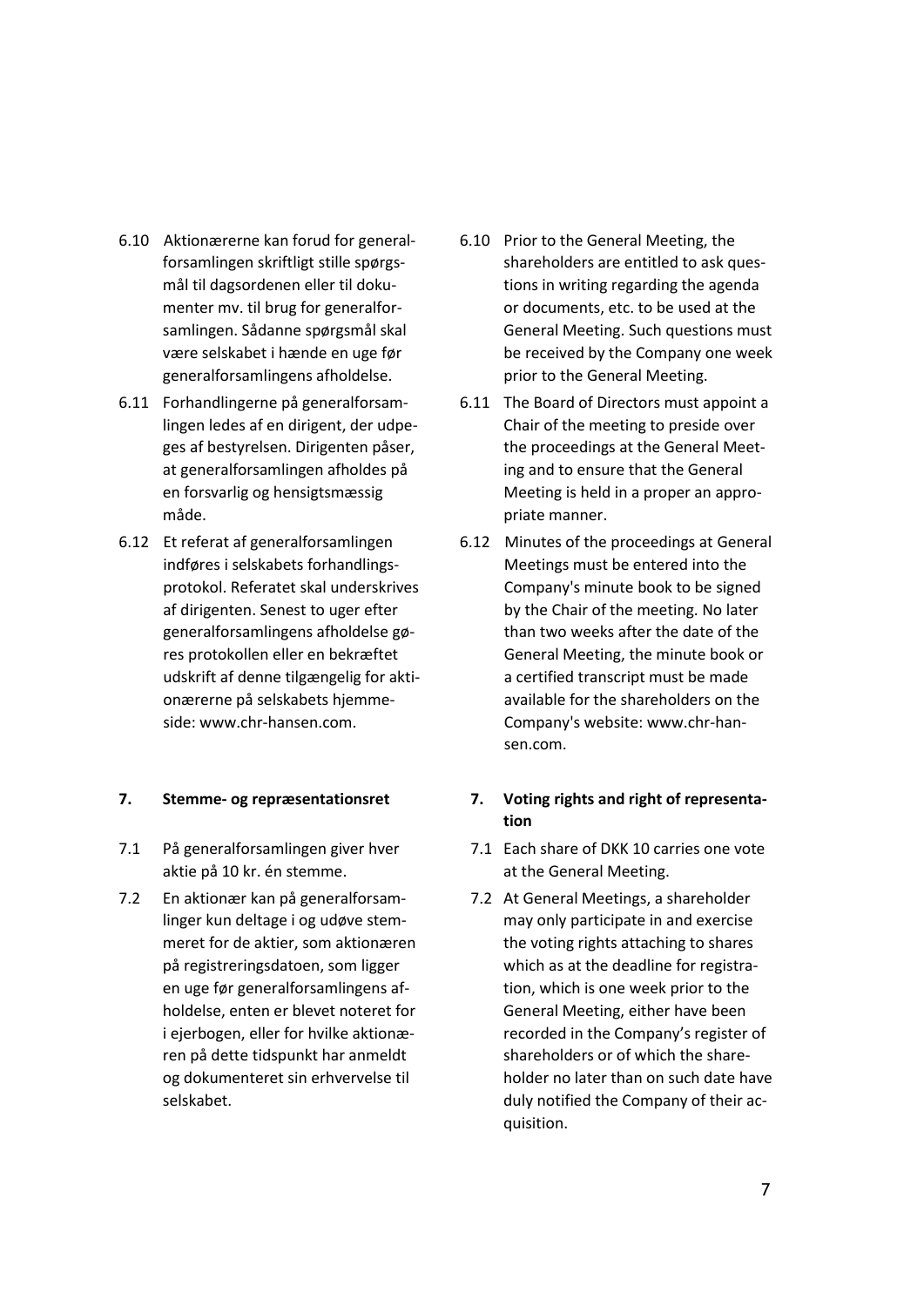- 7.3 Deltagelse i generalforsamlingen forudsætter tillige, at aktionæren har anmodet om adgangskort til den pågældende generalforsamling senest tre dage forud for afholdelsen. Adgangskort udstedes til den, der ifølge ejerbogen er noteret som aktionær på registreringsdatoen, eller som selskabet pr. registreringsdatoen har modtaget behørig meddelelse fra med henblik på indførsel i ejerbogen.
- 7.4 Aktionærerne har mulighed for at afgive deres stemme skriftligt til bestyrelsen forud for generalforsamlingen (brevstemme). En sådan brevstemme skal være selskabet i hænde senest tre dage inden generalforsamlingens afholdelse. Er en brevstemme modtaget af selskabet, er den bindende for aktionæren og kan ikke tilbagekaldes.
- 7.5 Stemmeretten kan udøves ved skriftlig og dateret fuldmagt i overensstemmelse med den til enhver tid gældende lovgivning herom. Afgivelse af fuldmagt senere end tre dage forud for generalforsamlingens afholdelse forudsætter, at aktionæren rettidig har tilmeldt sig generalforsamlingen.

#### **8. Meddelelser**

8.1 Selskabet kan give alle meddelelser til Selskabets aktionærer i henhold til selskabsloven eller disse vedtægter ved elektronisk post, ligesom alle dokumenter kan fremlægges eller sendes elektronisk.

- 7.3 A shareholder's attendance at General Meetings is furthermore subject to such shareholder having requested an admission card no later than three days before the date of the General Meeting. Admission cards are issued to shareholders recorded in the Company's register of shareholders as at the deadline for registration or who no later than on such date have duly notified the Company of their acquisition for purposes of entry in the register of shareholders.
- 7.4 Shareholders may cast their votes in writing to the Board of Directors prior to the General Meeting (postal vote). Postal votes must be received by the Company no later than three days prior to the General Meeting. A postal vote received by the Company is irrevocable and binding upon the shareholder.
- 7.5 Voting rights may be exercised by written and dated proxy in accordance with applicable laws in force from time to time. The validity of proxy statements issued later than three days prior to a General Meeting is subject to the shareholder having notified the Company in due time of his attendance at the General Meeting.

#### **8. Notices**

8.1 The Company is entitled to give any notices to the Company's shareholders to be given under the Companies Act or these articles of association by electronic mail, and all documents may be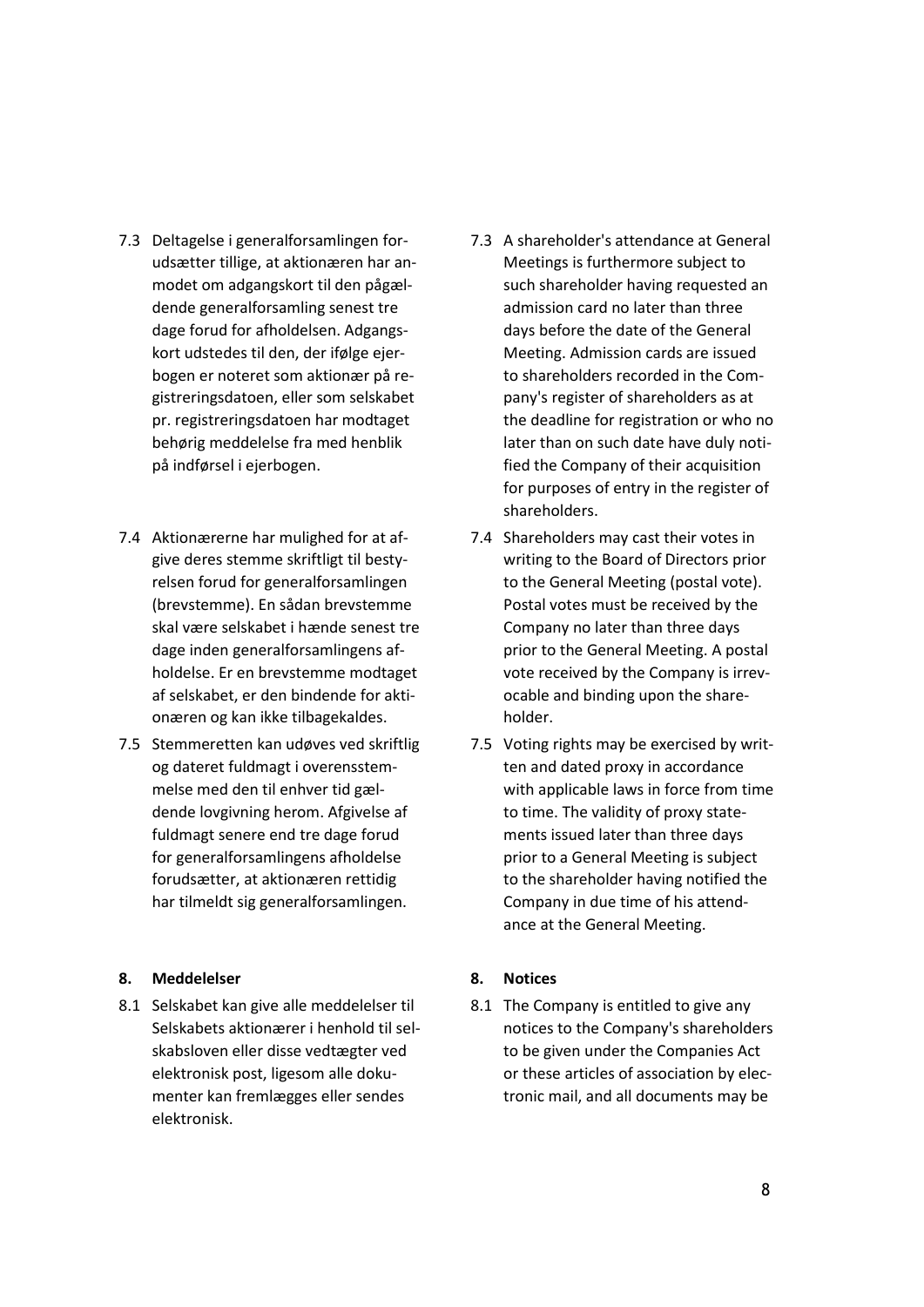- 8.2 Selskabets direktion anmoder Selskabets aktionærer om en elektronisk postadresse, hvortil meddelelser, jf. pkt. 8.1 kan sendes. Alle aktionærer skal sikre, at Selskabet er i besiddelse af den korrekte elektroniske postadresse, og den enkelte aktionær skal løbende sørge for at ajourføre denne. Er oplysningerne mangelfulde, har bestyrelsen ingen pligt til at søge disse berigtiget eller til at indkalde på anden måde.
- 8.3 Hvis bestyrelsen måtte beslutte det, kan den i pkt. 8 nævnte kommunikationsform også anvendes mellem Selskabet og bestyrelsens medlemmer. Selskabets direktion fører en liste over bestyrelsens medlemmers elektroniske postadresser.
- 8.4 Oplysninger om krav til anvendte systemer og om anvendelsen af elektronisk kommunikation gives af selskabets direktion direkte til aktionærerne eller på selskabets hjemmeside: www.chr-hansen.com.

#### **9. Bestyrelse**

9.1 Generalforsamlingen vælger mindst tre og højst otte medlemmer til bestyrelsen, herunder en formand. Bestyrelsen vælger selv næstformanden.

made available or forwarded in electronic form.

- 8.2 The Executive Board will ask all shareholders of the Company to provide their current email addresses to which notices etc., cf. article 8.1 above, may be given. It is the responsibility of the shareholder to provide the Company with a correct and current email address. If the information contained in the register of shareholders is insufficient or incorrect, the Board of Directors will not be obliged to seek to rectify the incorrect information or to give notice of meetings in any other manner.
- 8.3 At the option of the Board of Directors, the form of communication mentioned in article 8 may also be used for communication between the Company and the members of the Board of Directors. The Company's Executive Board must keep a list of the email addresses of the members of the Board of Directors.
- 8.4 Information on system requirements and the use of electronic communication must be provided directly to the shareholders by the Company's Executive Board or published on the Company's website: www.chr-hansen.com.

## **9. Board of Directors**

9.1 The General Meeting must elect at least three and no more than eight members to the Board of Directors, including a Chair. The Board of Directors will elect the Vice Chair.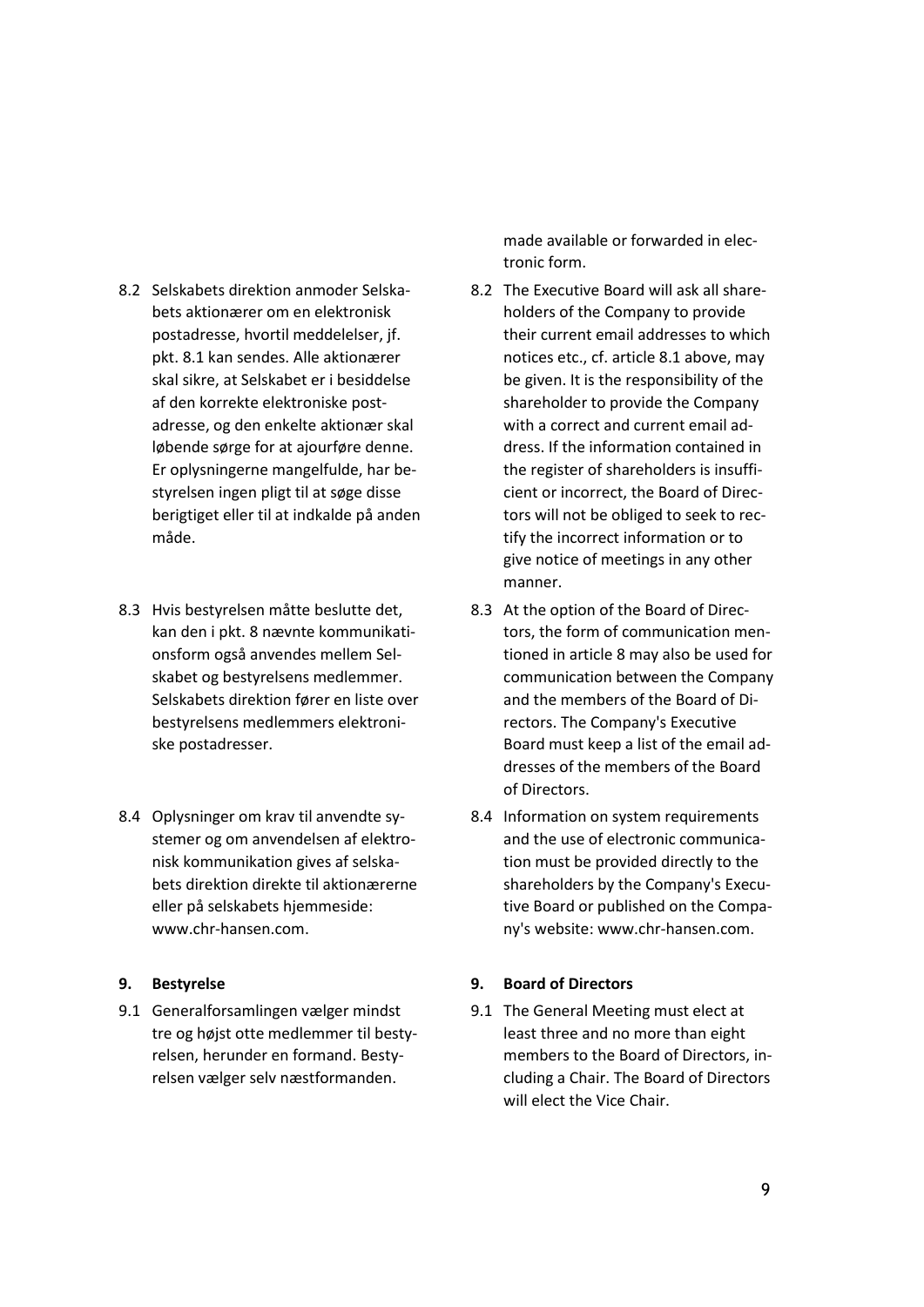- 9.2 Medlemmer af bestyrelsen, som er valgt af generalforsamlingen, afgår på hvert års ordinære generalforsamling, men kan genvælges.
- 9.3 Bestyrelsen er beslutningsdygtig, når mere end halvdelen af dens medlemmer, herunder formanden eller næstformanden, er til stede. Bestyrelsens beslutninger træffes ved flertal af de mødende bestyrelsesmedlemmer. I tilfælde af stemmelighed er formandens (og i hans fravær næstformandens) stemme afgørende.
- 9.4 Bestyrelsesmedlemmer kan give fuldmagt til et andet medlem af bestyrelsen, hvis dette er betryggende henset til emnet for drøftelserne.
- 9.5 Bestyrelsen træffer ved en forretningsorden nærmere bestemmelse om udførelsen af sit hverv.

#### **10. Direktion**

- 10.1 Bestyrelsen ansætter en direktion bestående af en eller flere direktører til at lede den daglige drift. Bestyrelsen fastsætter vilkårene for direktionens ansættelse og de nærmere regler om direktionens kompetence. Hvis direktionen består af flere direktører, skal én af disse udnævnes til administrerende direktør.
- 10.2 Hvis direktionen består af flere direktører, kan nærmere regler for direktørernes indbyrdes kompetence
- 9.2 Members of the Board of Directors elected by the General Meeting must retire from office at each Annual General Meeting, but will be eligible for reelection.
- 9.3 The Board of Directors forms a quorum when at least half of its members are present, including the Chair or Vice Chair. Resolutions by the Board of Directors are passed by a majority of the votes present at the meeting. In case of equality of votes, the Chair (and in his absence the Vice Chair) will have a casting vote.
- 9.4 Members of the Board of Directors may issue an instrument of proxy to another member of the Board of Directors when appropriate considering the topic of discussion.
- 9.5 The Board of Directors must lay down rules of procedure for the performance of its duties.

#### **10. Executive Board**

- 10.1 The Board of Directors will appoint an Executive Board consisting of one or more managers who will be in charge of the day-to-day operations of the Company. The Board of Directors will lay down the terms for the appointment of the Executive Board and rules specifying the powers of the Executive Board. Where more than one member is appointed to the Executive Board, one of them must be appointed chief executive officer.
- 10.2 Where more than one member is appointed to the Executive Board, rules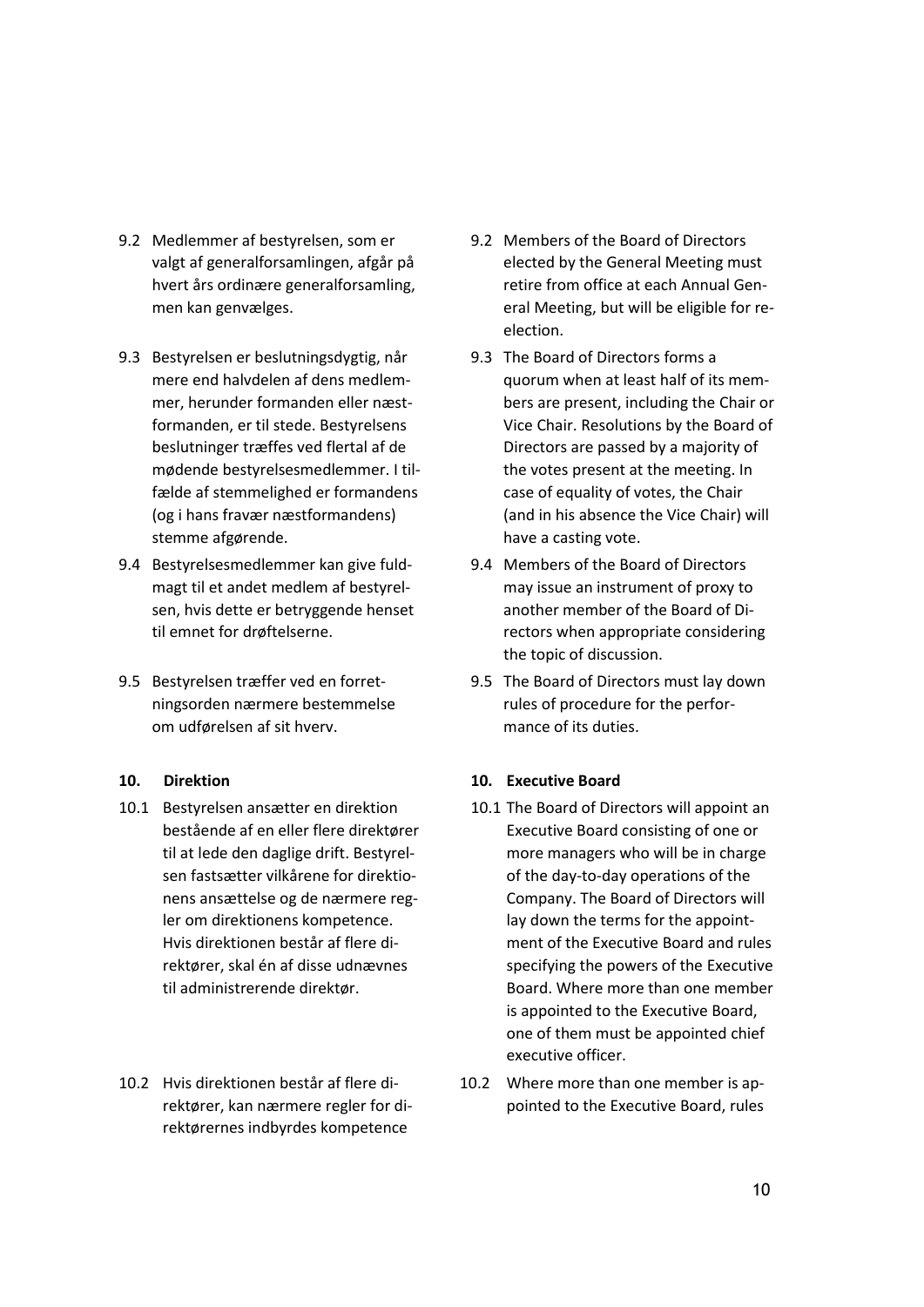og forretningsførelse fastlægges i en forretningsorden for direktionen.

### **11. Sprog**

- 11.1 Selskabets koncernsprog er engelsk.
- 11.2 Selskabsmeddelelser kan udarbejdes alene på engelsk, såfremt bestyrelsen måtte beslutte det.

### **12. Tegningsregel**

12.1 Selskabet tegnes af bestyrelsens formand eller bestyrelsens næstformand i forening med et bestyrelsesmedlem eller en direktør eller af den administrerende direktør i forening med en direktør eller af den samlede bestyrelse.

#### **13. Revisor**

13.1 Selskabets årsrapport revideres af en statsautoriseret revisor, der vælges af generalforsamlingen for 1 år ad gangen.

#### **14. Årsrapport**

14.1 Selskabets regnskabsår løber fra den 1. september til den 31. august. Selskabets årsrapport udarbejdes og aflægges på engelsk.

specifying their powers and the performance of their duties may be laid down in the rules of procedure for the Executive Board.

## **11. Language**

- 11.1 The Company's corporate language is English.
- 11.2 Company announcements may be prepared in English only, if decided by the Board of Directors.

### **12. Power to bind the Company**

12.1 The Company is bound by the joint signatures of the Chair or the Vice Chair of the Board of Directors and a member of the Board of Directors or a member of the Executive Board or by the joint signatures of the managing director and a member of the Executive Board or by the joint signatures of all members of the Board of Directors.

#### **13. Auditor**

13.1 The Company's Annual Report must be audited by a state-authorized public accountant appointed by the General Meeting for terms of one year.

#### **14. Annual Report**

14.1 The financial year of the Company runs from September 1 to August 31. The Company's Annual Report shall be prepared and presented in English.